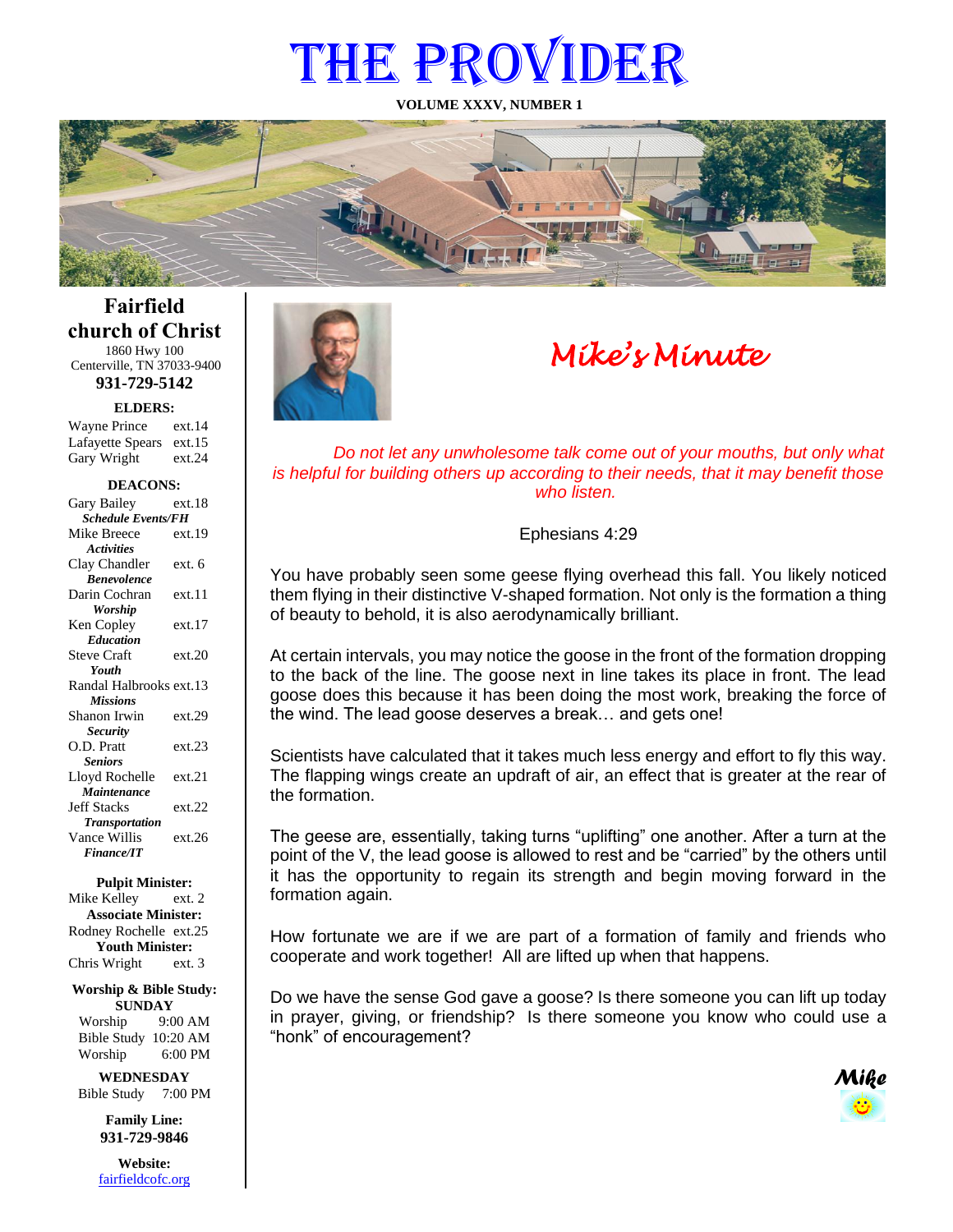

It was good to have **Garland Horner** back at service this past Sunday morning after spending time in Life Care Center.

one copy. "The Field Guide" directory for 2022 is now available in the foyer. This is a listing of contact information for our church members. We ask that each family take

The men to serve sheets for January are now in both foyers. Please pick up a copy.



Due to illness and hospitalization, I was unable to send Christmas cards for 2021. It is with a humble heart that I thank you for those sent to me and for cards wishing me recovery. It is most appreciated by my family, too. I hope Christmas brought joy and so shall 2022.

> Yours in Christ, **Carolyn Phillips**

Words cannot express the appreciation for all of the love shown during our most difficult time. Thank you all so much for the wind chimes and to all that prepared food for the meal after Daddy's funeral.

With love, **Greg, Kim, Carter, & Jackson Bates**

Sympathy<br>Sympathy

**filem** away on Thursday, at the time of this printing. No We express our sympathy to the family of **Dwain Jones**, brother of our **Joyce Boyd** who passed arrangements have been made yet.

## **HICKMAN COUNTY COMMUNITY EVENT**

At the Stables Event Space with motivational speaker Jeff Yalden A Night of Hope & Healing on January 3rd 5:00 - Check-in & music 5:30-6:15 - Eat & visit 6:15-6:30 - Student Program 6:30-7:45 - JEFF YALDEN 7:45-8:30 - Dessert Bar & visit with Mr. Yalden



*Members:* Phil & Diane Coates, Dorothy Weatherspoon (mother of Nancy Baker-home from the hospital), Barbara Chandler (waiting for surgery), Caleb, Tara, Carleigh, & Connor Pitman (flu), Derek Hutchings, Carolyn Phillips, Deborah Peery, Dewayne Victory, Carleigh Liddell, Marlin Lawson, June Prince, Helen Shanes, Bob James, Kenneth Chandler, Thomas Haskins, Lou Dickens, Paul & Noble Victory, James Coates & Jo Ann Totty.

*Friends & Family:* Carmela Brown (St. Thomas West), Alex Chambers, Mike Harvill (brother of Keith), Rebeca Mears, April Dillingham, David Dansby, Darlene Rounsavall, Greg McCord, Greg Zoller, Seth Williams, Elizabeth Dunn, Mike Rhea, Mike & Nancy Bradley, Mike Harvill, Kelley Wilson, Glen England, Isaiah Locke (& family), Jeremy Primm, Melvin Roberson, Willie Taylor, Ronald Loveless, Billie Church, Daniel Spears, Ann Spencer, Thomas Brady, Donald Brady, Rachael Bellis, Michael Noonan, Doris Elam, Neil Jobe, Adam Lawson, Evan Boyd, Donna Gaspard, Roman Surra, Anthony & Rita Stacks, McKinley Moore, Jimmy Jenkins, Ruby Church, Carolyn Nash, Kathy Swinford Coleman, Grayson Gunter, Jimmy George & William Dale Nash.

*Life Care:* Hester Moss, Joyce Cayce

*St. Thomas Hickman Nursing Home:* Barbara Beard, Naomi Bailey

## *Olive Branch Senior Living, Dickson:* Martha Page

\*\*Thanks to **J.T. Booker,** who sanitized the church building again this past Monday to make our church a little safer from Covid.\*\*

## RESPONSE

**Dale Dillingham** came forward Sunday morning to express his happiness with this being his first Christmas as a baptized Christian. We appreciate his willingness to share that joy with all of us!

## **FOR THE RECORD**

| WEEK OF December 26, 2021 |        |
|---------------------------|--------|
| <b>MORNING WORSHIP</b>    | 175    |
| <b>CONTRIBUTION:</b>      | \$3798 |
| <b>2022 WEEKLY BUDGET</b> | \$4167 |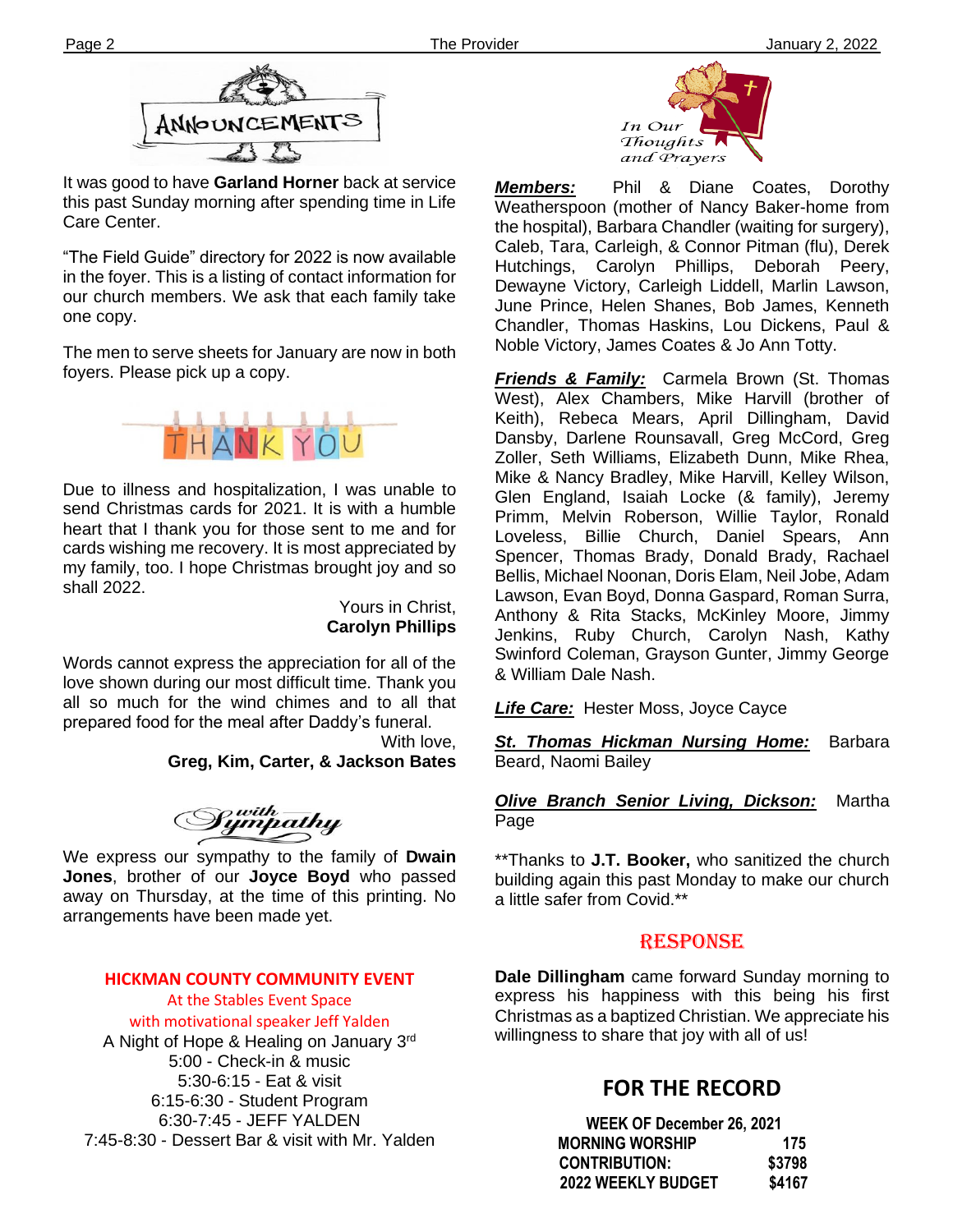

## **Center Fielders News**

"God's View of a New Year"

 A new year, 2022! Before the year 2000, I tried again to imagine how it would feel to be forty years old that year. Twenty-two years have passed since then. Much has changed, but God remains the same!

 How does God regard a new year? To us the next twelve months are a secret. To God the future is as clear as the past and the present. We begin a year knowing there will be an end to it if time continues. But we cannot see what lies between the beginning and the end. We came to the end of a year recently. Today we put up new calendars to track the present and to plan the future. But do we meet all the appointments we mark on a calendar? If a day is unmarked on a calendar, does that prevent anything significant from happening that day? What is the solution to such uncertainty?

 The God who knows no new years understands our thoughts "afar off" (Psalm 139:2). The new year, though unknown before us, is like an open book before Him. December 31, 2021 doesn't mean any more or less to Him than January 1, 2022. God's eternal view is an infinite perspective. His providence works without regard to time. The life that God gives may only last for a very short time. However, that life has fulfilled its purpose just as well as a saint who lives to be a hundred years old.

 As you try to see what the new year will hold, don't look too hard. Look at the face of God, who sees both you and the future that you can't see. Then follow His wise direction toward eternity with Him.

 Look not for new things this year, but rather seek the One that holds the year!

 Happy New Year everyone! Hoping for a blessed year for you and your family in 2022!

*Obey God and watch Him work,*

*Rodney*



 **Jan 4 -** Middle/HS Devo, meet at FH 6:30-8:30 pm **Jan 9 -** Puppet show during evening service in Lift Off **Jan 16 -** 3<sup>rd</sup> - 5<sup>th</sup> grade Devo, during evening service @FH **Jan 18 -** Middle/HS Devo, meet at FH 6:30-8:30 pm

## MEN TO SERVE January 2

### **SUNDAY MORNING:**

**Song Leader:** Darin Cochran  **Opening Prayer:** Norman George **Scripture Reading:** Skyler Irvin  **Scripture: Ephesians 4:31-32 Preside Lord's Supper:** Ken Copley  **Alternates:** Zack Harvill, Bobby McCoy  **Announcements:** Mike Batts  **Closing Prayer:** John Irvin **Van Driver:** Jeff Stacks 931-994-7631

## **SUNDAY EVENING:**

**Announcements:** Mike Batts **Scripture Reading:** Gerry Hinson  **Scripture: Galatians 2:20 Song Leader:** Jeff Stacks **Opening Prayer:** Gary Bailey **Lord's Supper:** Adam Jude, Gary Basford **Closing Prayer:** Boyce Cannon **Van Driver:** Jeff Stacks 931-994-7631

## **WEDNESDAY NIGHT:**

**Announcements:** Mike Batts **Song Leader:** Bobby McCoy **Opening Prayer: Roy McCoy Invitation:** Mike Kelley  **Van Driver:** Chris Love 931-994-7855

Get rid of all bitterness, rage, anger, harsh words, and slander, as well as all types of evil behavior. Instead, be kind to each other, tenderhearted, forgiving one another, just as God through Christ has forgiven you. Ephesians 4:31-32 NLT